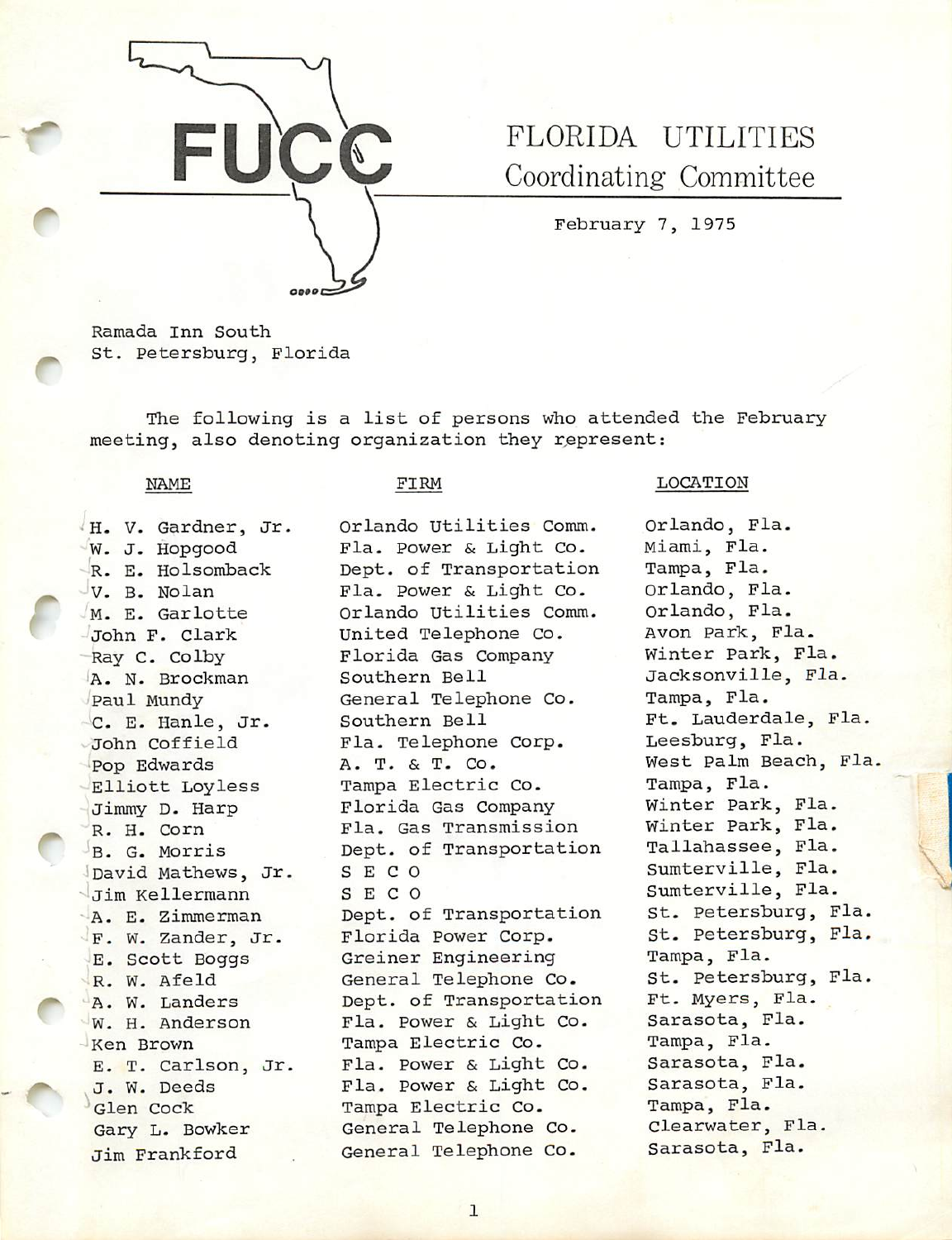NAME

## FIRM LOCATION

viBob Foote  $\sqrt{W}$ . J. Dickens  $\forall$ J. E. Crews M. Erwin, Jr. Jw. W. Vierday Jc. R. Wood  $\sqrt{G}$ . A. Reed Canter C. Holley JDon Brant -Ia. B. crouse  $^{\zeta}$ M. K. Myers -C. C. Melton  $K$ . D. Hood  $\sqrt{W}$ . L. Anderson  $^{\prime}$ E. W. Jeter -Ed Williams W. L. ChiIds Winter Park Telephone Fla. Power & Light Co. Florida Power corp. Florida Power Corp. Florida Power Corp. Clay Electric Coop. Clay Electric Coop. Dept. of Transportation City of Orlando Dept. of Transportation Dept. of Transportation Dept. of Transportation Dept. of Transportation Dept. of Transportation Southern Bell Southern Bell Dept. of Transportation Winter Park, Fla. Daytona Beach, Fla. St. Petersburg, Fla. St. Petersburg, Fla. St. Petersburg, Fla. Keystone Heights, Fla, Keystone Heights, Fla. Tallahassee, Fla. Orlando, Fla. Bartow, Fla. Bartow, Fla. Bartow, Fla. Tallahassee, Fla. Bartow, Fla. Jacksonville, Fla. Miami, Fla. Bartow, Fla.

The February 1975 meeting was called to order at 9:00 A.M. by<br>hairman, Vic Gardner of Orlando Utilities Commission. There the Chairman, Vic Gardner of Orlando Utilities Commission. There<br>were self introductions of all persons present. Chairman Gardner were self introductions of all persons present. announced that the Secretary "Kemp" Kempson was unable to attend this meeting due to illness. Those wishing him a speedy recovery may send a card to the attention of B. A. Kempson, Jr., Gulf Power Company, Pensacola, Florida. Chairman Gardner requested Vice-Chairman Bill Hopgood of Florida Power & Light Company to record the minutes of the meeting. Minutes of the November meeting were read by Chairman Gardner. After amending the word "reduced" to "increased" in Line 17, Page 4, and the word "committee" to "subcommittee" in Line 16, Page 5, the minutes were adopted.

# -OLD BUSINESS-

Chairman Gardner then called on Mr. Ken Brown of Tampa Electric Company for a report from the Standing Committee. Mr. Brown reported that he attended the last American Right of Way Association Board Meeting at which their committee had expressed a willingness to have joint meetings. Our new bylaws would make this possible twice a year. Mr. Ed Williams of Southern Bell announced that the next American Right of Way Association meeting has been scheduled for May 8-9 in Ft. Lauderdale, Florida. Chairman Gardner stated that he would contact Mr. Williams in order to plan for a joint meeting since the above dates comply with our bylaws.

Chairman Gardner next called on the Plant Protection Subcommittee

 $\mathbf{2}$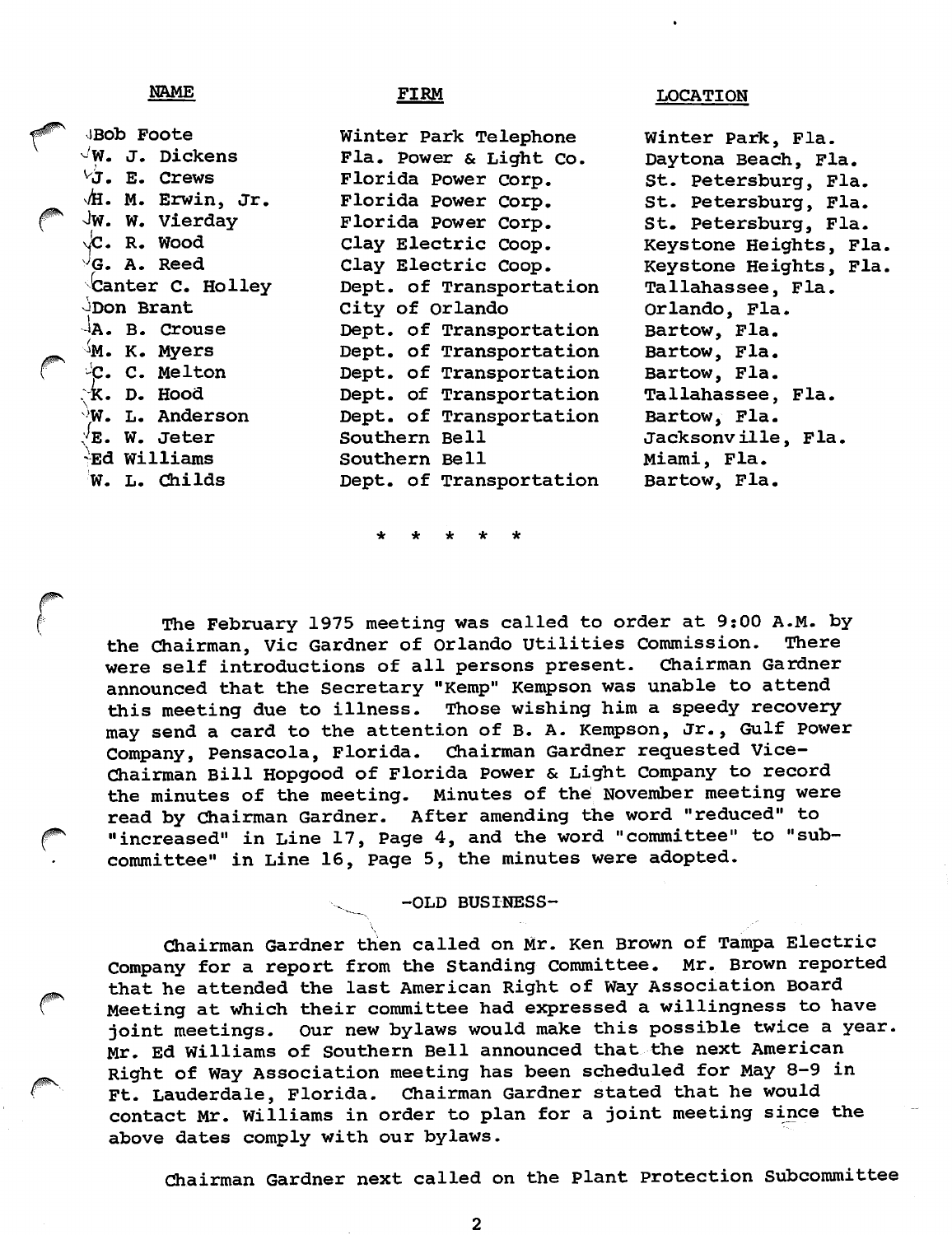Chairman, Paul Mundy of General Telephone Company. He stated that the status of the "One Number Call program" remains unchanged since our last meeting. Mr. Mundy indicated an increased activity in the Miami area where John Sheldon of "Miss Utility" of Maryland had made a presentation on their existing One Number Call Program. Mr. Mundy called on Bob Foote of Winter Park Telephone Company to\* report on the one Number Call Program in the Winter park area. Mr. Foote noted that on February 5, 1975 their group had met to draw guidelines and continue with their work. Chairman Gardner advised Mr. Foote that Mr. Guy Hill, Associated General Contractors, had called and expressed a great interest to participate and hopefully contribute to this program. Mr. Mundy noted that there is a remark able interest by the industry in implementing a One Number Call Program. With the increasing interest of the Contractors Association, perhaps this program will become a reality. "Pop" Edwards of American Telephone & Telegraph Company stressed the need to have the various statewide committees working on the One Number Call Program to comm unicate with each other in order to standardize their operations and<br>exchange ideas. Ken Brown mentioned the possibility of Federal Funds Ken Brown mentioned the possibility of Federal Funds becoming available for this program and Mr. Mundy stated that he would check into this matter.

Chairman Gardner called on Paul Mundy for a report on the "plant Facilities Subcommittee", also the subcommittee on Repeater Cabinets on the Department of Transportation Rights-of-Way. Mr. Mundy stated there was nothing further to report on the "One Number Call Program" and that their first meeting on Repeater Cabinets had been held at the last American Right of Way Association meeting in Orlando on December 5, 1974. All members were present, it was noted that this was a major concern to the industry throughout the State. The second sub committee meeting was also held in Orlando on January 28, 1975, in order to prepare a slide presentation and program which is to be presented to the Department of Transportation in Tallahassee sometime during the first two weeks in March. All those needing to attend this meeting will be given sufficient notice.

Chairman Gardner then asked Mr. Mundy to briefly comment on the "Model Statute For The Prevention Of Excavation Damage To Underground Pipelines and Utilities". This statute was drafted by the Office of Pipeline Safety, Department of Transportation in Washington, D.C. for the purpose of preventing injury to persons and damage to property resulting from excavation damage to underground utilities. This statute is presently before the International Liaison Committee, of which Mr. Mundy is an active member, to be reviewed for recommendations. The Model Statute has also been sent to the Governors of each state for their individual reccmmendations with a request to be included in their legislative program. Mr. Mundy stated that the main reason why this was being mentioned was because of the resemblance of this Model

 $\overline{3}$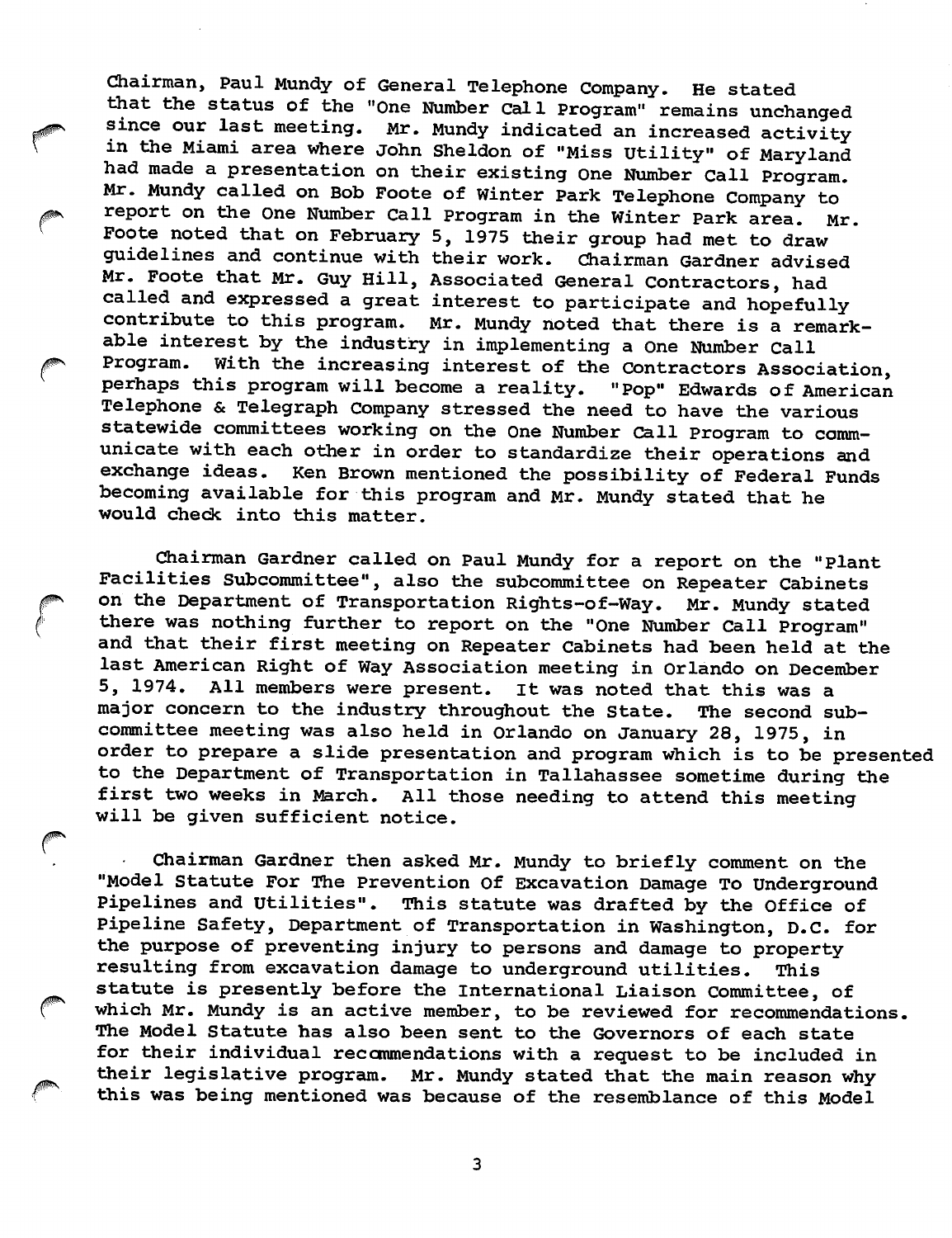statute to the 1974 House Bill #1772 which failed to pass in the 1974 session of the Florida Legislature; however, this bill is being resubmitted to the 1975 legislative session. During the 1974 session some discussion arose on House Bill #1772 with the comment that most utilities are closely following its progress. It is felt that the industry along with the Department of Trans portation are extremely affected by the Bill. It was also stated that earlier objections by the Department of Transportation on several items in this Bill had been satisfied; therefore, it is the consensus that the new bill will have a good chance in passing the forthcoming legislative session. "Pop" Edwards pointed out an apparent discrepancy in the information stemming from the various County Liaison Committees in the interpretation of House Bill #1772. "Pop" suggested that the Florida Utilities Coordinating Committee do its utmost to exchange information with the local committees in order to insure that they all have the correct interpretation of the Bill.

Chairman Gardner regretfully noted that Mr. Verne Brown, due to a change in his company responsibilities, would no longer be able to attend future Florida utilities Coordinating Committee meetings. This would leave two vacancies which are presently filled by Mr. Brown: Chairman of the Space Allocation Subcommittee, and Historian. Mr. Mundy was volunteered and accepted the duties of<br>Chairman for the Space Allocation Subcommittee. After an unsuccessful Chairman for the Space Allocation Subcommittee. attempt to find a volunteer, Chairman Gardner accepted the duties of<br>Historian for the remaining length of his term. It was suggested Historian for the remaining length of his term. that the duties of Historian then pass on to each incoming Chairman at the beginning of the term.

The meeting was adjourned for a 15 minute coffee break.

Chairman Gardner introduced the guest speaker, Mr. B. G. Morris, Deputy State Maintenance Engineer for Operations. Mr. Morris is a Registered Professional Engineer and serves under the State Mainten ance Engineer, Mr. C. R. Miller, in addition to being responsible for supervising the processing of all permits through the Tallahassee Central office, his department is also responsible for directing, guiding and developing policies for utility installations in Depart ment of Transportation Rights of Way. A result of this function is the recently published Utility Accommodation Guide for which he accredits its success to the utility industry and Mr. Salley's Office in their joint effort and cooperation. Another responsibility re cognized as having been overlooked in the past is the development of procedures for utility installations; this is an area which Mr. Morris feels the Department of Transportation should direct more of their attention. As an example, jacking and boring in the past has caused<br>a number of conflicts within State rights-of-way. Mr. Morris stated a number of conflicts within State rights-of-way. that special attention will be directed to jacking and borings operations

 $\overline{\mathbf{4}}$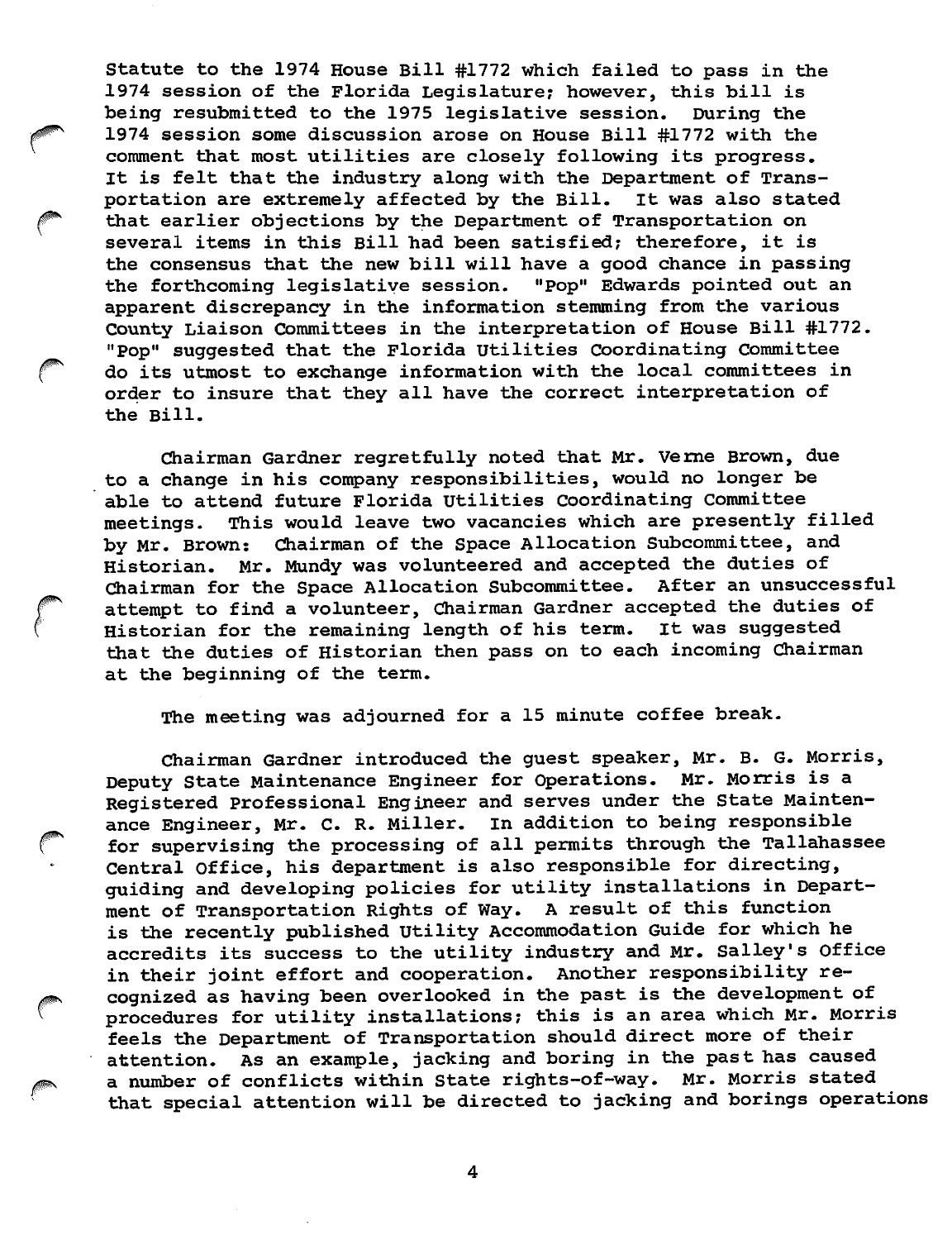by way of training their inspection personnel in what to look for in the field. Mr. Morris intends to improve the communications in and out of his office to insure that all policy making decisions are properly promulgated and clarified to all concerned. He stated that in a number of cases there is the need to establish a close relationship with the individual District Maintenance Engineers in order to pursue the coordination of various projects in local areas.

Mr. Morris then directed his talk to a subject which also concerns the Florida Utilities Coordinating Committee Repeater Cabinets Committee. At present, the Department of Transportation's policies limit the cabinet size to 6 to 8 cubic feet, also the spacing of all hardware on its rights-of-way. By means of a slide presentation, Mr. Morris showed a series of situations where the utility industry had violated these policies with the local Department of Transportation Engineer's permission. It appears that these violations are in an upswing, thus presenting an increasing hazard to the public's safety. Mr. Morris considers this a prime example of why his department needs to increase their efforts to insure a standardized interpretation of its policies or change permiting pro cedures to insure that a 11 hardware is properly shown on the permit drawings. Mr. Morris conceded that in many instances it would be necessary at times that individual considerations be given on a case to case basis. Here again, this is something which can only be gained through good liaison between the local representatives.

Another area which Mr. Morris discussed was the present practice used in restoring pavement cuttings, shoulder replacement and the use of herbicides. There were a number of slides available showing the improper and proper ways of accomplishing these practices.

At this time, Mr. Morris opened the floor for questions and comments relative to his presentation. As a result of these questions, several points were brought up, as follows;

- a. The responsibility for the avoidance of any field utility conflicts belongs to the agency or company which proposes to construct a new facility within public, and hopefully private, right-of-ways. The new permittee shall be res ponsible for contacting existing occupants and Department of Transportation Maintenance Engineers for information concerning other facilities within the subject area,
- b. It is the responsibility of the permittee to construct its facilities in accordance with the permit plans.
- c. The short notice given to the utility industry on major maintenance projects was recognized as an area which required his attention. Mr. Morris stated that he would call it to the attention of his local representatives to hopefully increase the lead time for these projects.

5